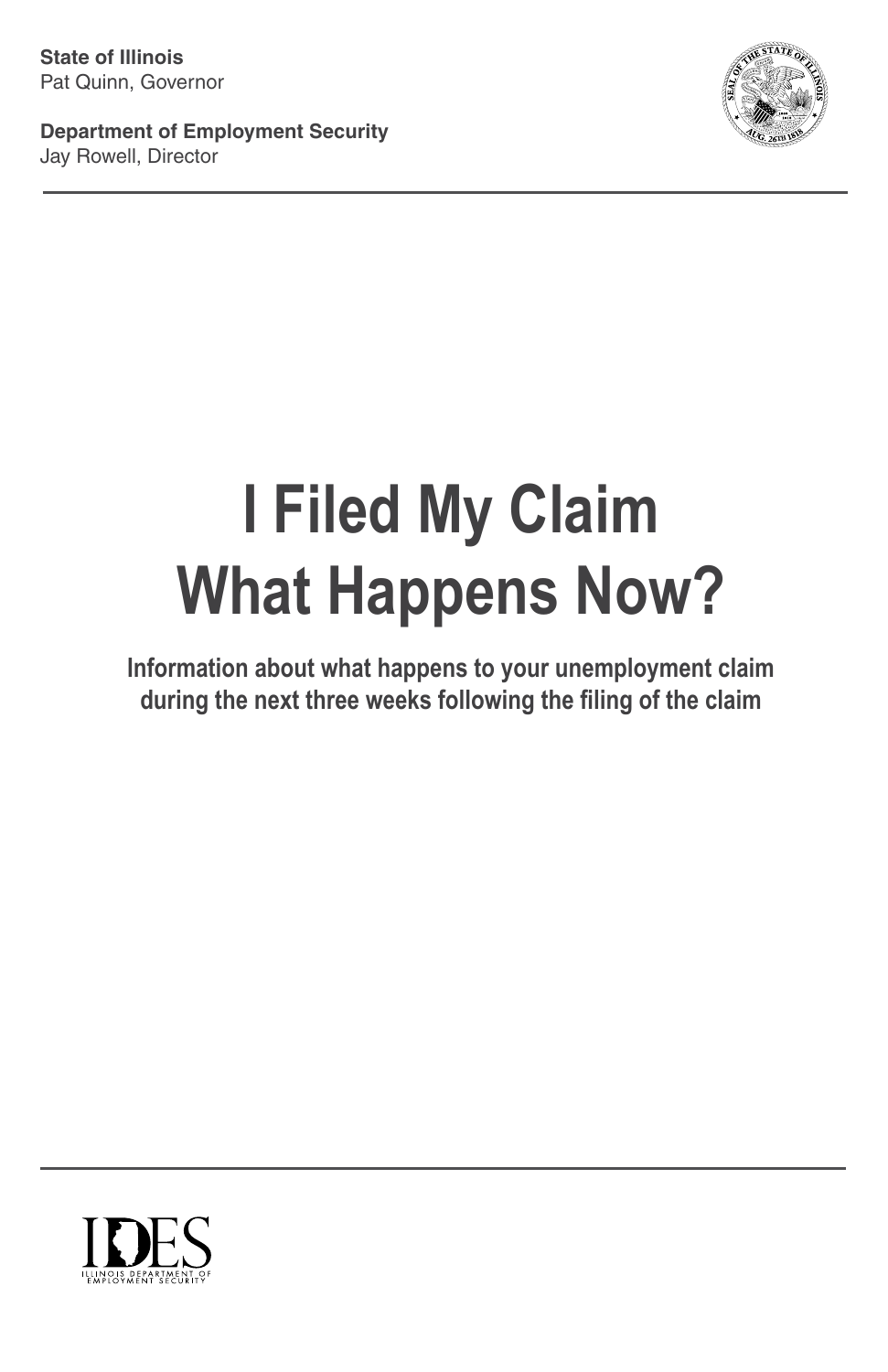# **UI Claimant Wage Information Sheet**

|                                                                                                                                                           | Dana Mailaré<br>Claimant ID: |                                                               |                        |                                                                                                                                   |  |  |  |
|-----------------------------------------------------------------------------------------------------------------------------------------------------------|------------------------------|---------------------------------------------------------------|------------------------|-----------------------------------------------------------------------------------------------------------------------------------|--|--|--|
|                                                                                                                                                           |                              |                                                               |                        |                                                                                                                                   |  |  |  |
|                                                                                                                                                           |                              | Ul Findina                                                    |                        |                                                                                                                                   |  |  |  |
| (Este es un documento importante. Si usted necesita un inteprete, pongase en contacto con so oficina local.)                                              |                              |                                                               |                        |                                                                                                                                   |  |  |  |
| Dependent Type:<br>Payment Method:                                                                                                                        |                              |                                                               | Filing Type:           |                                                                                                                                   |  |  |  |
| Last Employer:                                                                                                                                            |                              |                                                               | Last Day Worked:       |                                                                                                                                   |  |  |  |
| Unemployed Reason:                                                                                                                                        |                              |                                                               |                        | Your first cartification data is:                                                                                                 |  |  |  |
| Your bi-weekly certification day is:                                                                                                                      |                              |                                                               |                        |                                                                                                                                   |  |  |  |
| tion. These services are available Monday - Friday from 5:00AM to 7:30PM.                                                                                 |                              |                                                               |                        | You may certify by telephone at (312) 338-4337 or by using the internet at www.ides.illinois.gov and selecting File My Certifica- |  |  |  |
| It has been determined you are monetarily eligible because you have worked and earned \$<br>2 by treasures<br>sinro                                       |                              | . These earnings qualify you for a second benefit year claim. |                        | three times your weekly.                                                                                                          |  |  |  |
| the Internal Revenue Service                                                                                                                              |                              |                                                               |                        | You have elected to have federal income tax deducted from your unemployment benefits; 10.00% will be witheld and sent to          |  |  |  |
| You have elected to have state income tax deducted from your unemployment benefits: 3.00% will be witheld and sent to<br>the Illinois Revenue Department. |                              |                                                               |                        |                                                                                                                                   |  |  |  |
| card. To begin the process, visit the IDES website at www.ides.state.il.us and look for payment options or contact your local<br>office                   |                              |                                                               |                        | You have the option of depositing your UI benefit payments directly into your checking account or directly applied to a debit     |  |  |  |
| be activated by calling (866) 728-2167 to receive your benefits, please activate as soon as you receive the debit card.                                   |                              |                                                               |                        | Your current payment status is pending debit card. A debit card will be issued to you within the next 7 days. This card must      |  |  |  |
| Benefit Year Begin Date:                                                                                                                                  |                              |                                                               | Benefit Year End Date: |                                                                                                                                   |  |  |  |
|                                                                                                                                                           | Program Type:                |                                                               |                        |                                                                                                                                   |  |  |  |
| Date of Claim:                                                                                                                                            |                              |                                                               |                        |                                                                                                                                   |  |  |  |
| Qualifying Period Quarters and Wages Paid                                                                                                                 |                              |                                                               |                        |                                                                                                                                   |  |  |  |
| <b>Employer Name</b>                                                                                                                                      | 04/2009 (5)                  | 01/2010 (5)                                                   | 02/2010 (5)            | O'L/2010 PD                                                                                                                       |  |  |  |
|                                                                                                                                                           |                              |                                                               |                        |                                                                                                                                   |  |  |  |
| *If any of the wages shown above are not yours, contact your local office immediately.<br>UI Monetary Determination                                       |                              |                                                               |                        |                                                                                                                                   |  |  |  |

- In the next 7-10 days, you will receive a **UI Claimant Wage Information Sheet** in the mail (see above). It contains information including your weekly benefit amount and certification day.
- **• Your Bi-Weekly Certification Day** is the day on which you claim weeks of unemployment benefits (certify). You must certify on the day indicated regardless of a pending adjudication interview. If you miss your regular certification day, you can still certify on Thursday or Friday of that week.
- An adjudication interview may be required to determine your eligibility. You will receive a letter with the date and time of a **phone interview**, if needed. If you cannot be available at the date and time of your scheduled interview, it is **your responsibility** to contact your local office.
- The first week of benefits following an initial claim is referred to as a waiting week. Although you must certify and be eligible for this week, **you will not be paid for it**.
- You should receive the benefit payment by **direct deposit or debit card three days after you certify.**
- You must **retain a copy of your work search efforts** for 53 weeks after requesting / receiving benefit credit. You may obtain a Work Search Record form on the IDES website, or document your efforts on a sheet of paper in the following format:

| Week Ending:    |                           |                  |                   |                     |         |  |  |  |  |
|-----------------|---------------------------|------------------|-------------------|---------------------|---------|--|--|--|--|
| Contact<br>Date | Name & Address of Contact | Person Contacted | Method of Contact | Type of Work Sought | Results |  |  |  |  |
|                 |                           |                  |                   |                     |         |  |  |  |  |

Address and Name Changes:

The Postal Service will not forward IDES mail.

Tele-Serve will inform you of the telephone number to make changes.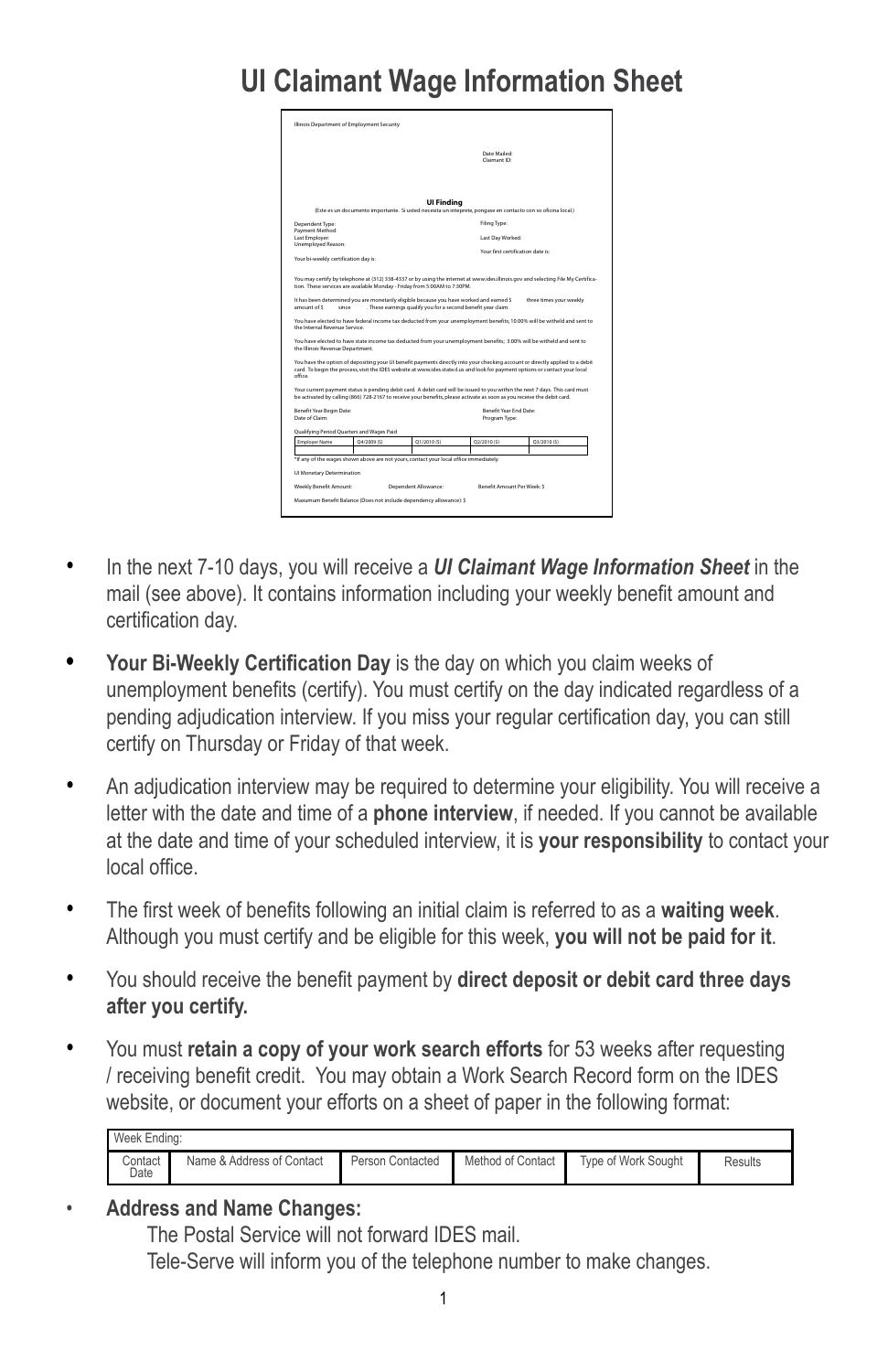You have filed your claim and received the *UI Claimant Wage Information Sheet* with your day to certify. Now **you** must certify (request benefit payment) **every two weeks**. There are two ways to claim your weeks of unemployment insurance benefits: certify online via the website at **www.ides.illinois.gov** or by phone using the Tele-Serve system. The best way to certify for benefits is the internet. You can certify for benefits online at **http://www.ides.illinois.gov/ certify**. **If you do not certify, you will not receive your unemployment benefits**.

### **Online Certification:**

### **Monday through Friday**

Go to our website at **www.ides.illinois.gov** and **select Unemployment Insurance under the Individuals menu**. Click on the link that says **Certify for Weekly Benefits** or **Certify Online**. (Alternately, you may click on "Select one" in the "**Sign In to My Account**" box at the top-right of the home page and select File Certification, and click on the Go arrow.)

Review the information under "Common Mistakes Made By UI Claimants", then click on the "**Certify for Benefits**" link at the bottom of the page. This will take you to the log in page.

### **Tele-Serve:**

### **(312) 338-IDES / (312) 338-4337 Monday through Friday TDD/TTY 1-800-662-3943 Monday through Friday 8:30 a.m. to 5:00 p.m.**

The first time you call, **you will create a personal identification number (PIN).** Write it down and keep it in a safe and secure place. Do not share your PIN with anyone else. You'll need it every time you call.

When you call, have the following information available:

- • your social security number and your PIN
- • any gross wages you earned (before taxes and other deductions) during the certification period
- paper and pencil to record any information given to you during your call.

After dialing Tele-Serve, enter your PIN and answer the automated questions using a touchtone phone. **Do not hang up until Tele-Serve tells you your claim has been accepted.**

### **Tele-Serve menu options**

- Press 1: To claim weeks of unemployment
- Press 2: To file an additional claim or to reopen a claim for unemployment insurance
- Press 3: To check the status of your claim (also to request *Federal Income Tax form 1099G*)
- Press 4: Establish or change your PIN

Press 5: Obtain general information

### **Direct Deposit and Debit Cards:**

Unemployment Insurance (UI) Benefits can be paid automatically through direct deposit to a checking or savings account. Direct deposit is a simple, smart, secure choice for receiving benefits. You won't need a debit card or have to establish a PIN to access funds. Thus, there is no chance of a lost or stolen debit card. There are no additional banking fees associated with direct deposit. Direct deposits can be established online.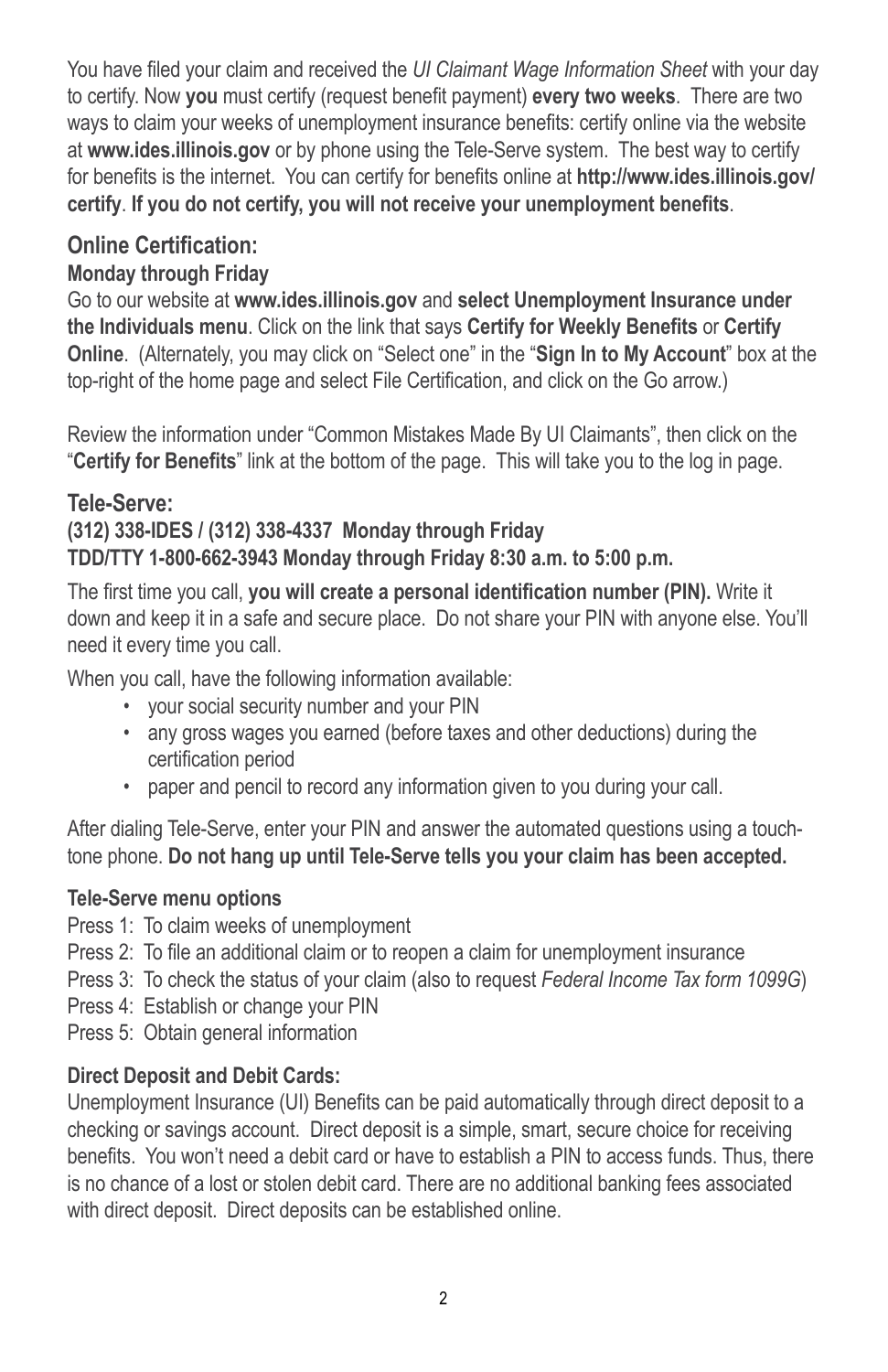# **Certification Questions**



Below is a list of questions that will be asked during the certification process. You should review and prepare the answers before you certify to ensure quick, accurate certification. Your answers to the questions will determine your eligibility for benefits. Also, depending on the program from which you are receiving benefits, you may be asked additional questions.

- Have you received or will you receive holiday pay during the period of Sunday (week 1 beginning date) through Saturday (week 2 ending date)? Tip: Make sure you have your holiday pay amount available.
	- *If yes, enter the gross amount of your holiday pay (before deductions) for each week.*
- Did you work during the period of Sunday (week 1 beginning date) through Saturday (week 2 ending date)? Tip: Have your gross earnings before taxes and other deductions available.
	- *If yes, enter the total amount of earnings (before deductions) for each week.*
- Has your dependency status changed during this certification period?
- Were you able and available to work each day during your normal work week? *• If no, enter the number of days you were unavailable for work in each of the weeks.*
- Did you actively look for work for the week of Sunday (week 1 beginning date) through Saturday (week 2 ending date)?
- Are you receiving or have you applied for primary Social Security benefits?
- • Other than Social Security, are you receiving or have you applied for a retirement or disability pension?
	- *If yes, has the amount changed?*
- Did you attend school or receive training?
	- *If yes, did you attend all scheduled training courses?*
	- *If no, enter the number of days that you did not attend class.*
- • Do you have a current workers' compensation claim or do you expect to receive workers' compensation for a temporary disability?
- Has your phone number changed? *• If yes, enter your new ten-digit telephone number.*
- Has your mailing address changed?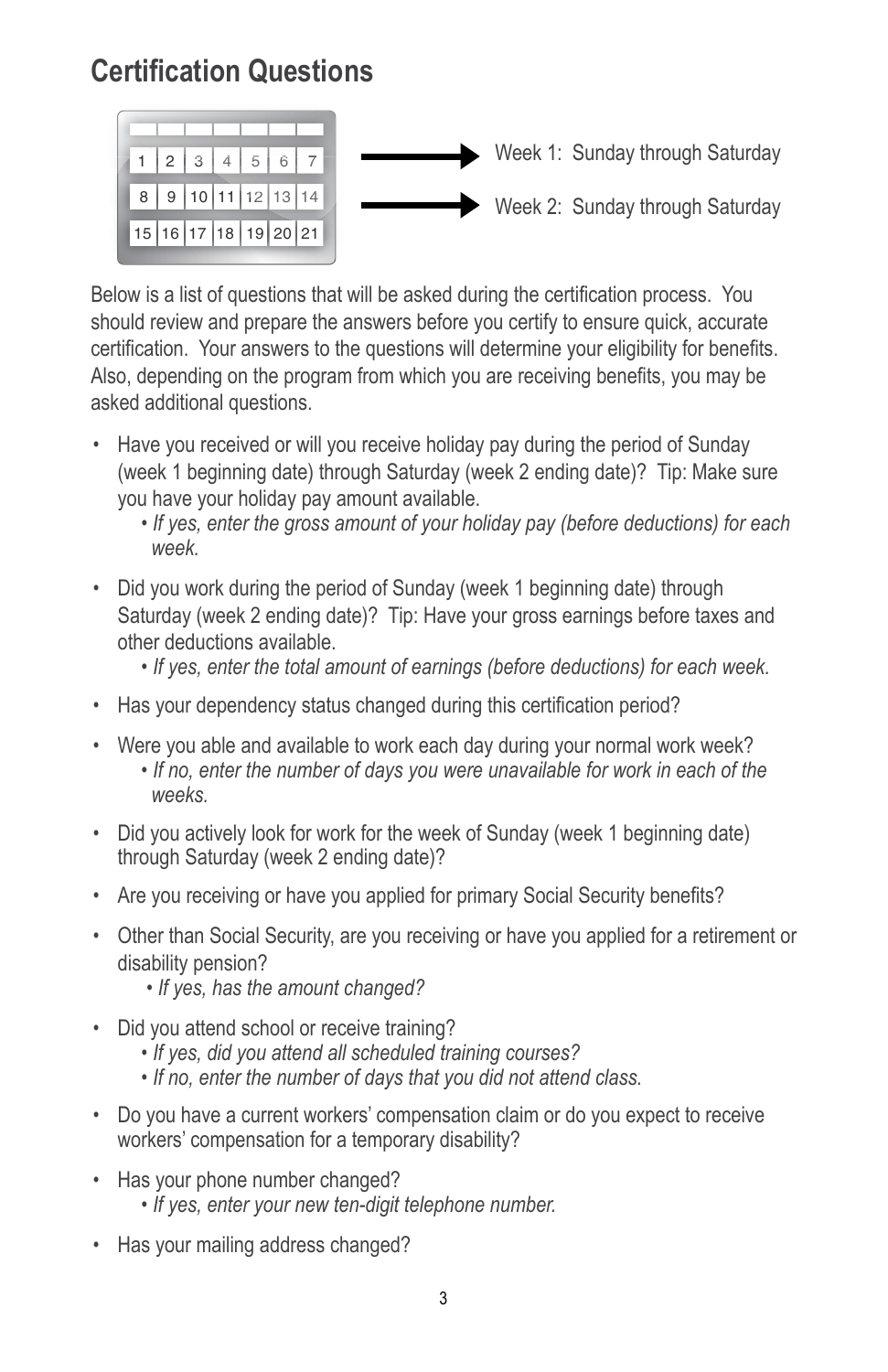# **Save Time - Next Time - File Online! www.ides.illinois.gov**

### **Why apply for unemployment insurance (UI) online?**

Using the Internet you can file your claim at the time and place most convenient for you, without having to wait in line. To file, just go to **www.ides.illinois.gov**.

### **How long should it take me to complete the claim?**

About 30 minutes.

### **How easy is the Internet system to use?**

The Internet UI Claims process is quite straight forward. Here are a few tips to keep in mind:

- Be prepared to complete the entire application at one time. If you exit before submitting the application, you will lose any information that you have entered. When done, be sure to click the **FILE MY CLAIM** button to transmit the application to IDES for further processing.
- Do not use the Back button on your browser to return to a previous page or your information will be lost. Instead, use the tabs found on the left side of the screen.
- • System requirements to access the online application are posted on the UI Application log-in page.

### **How do I certify for Unemployment Insurance (UI) benefits online?**

Using the Internet provides another option to certify for benefits. To certify, just go to **www.ides.illinois.gov**.

The IDES Web site also provides information to assist you with job searches, training, employment opportunities, and other resource needs. Visit **www.ides.illinois.gov** to find out more.

## **Once you've filed, remember:**

- You will receive a UI Claimant Wage Information Sheet with your day to certify online or via Tele-Serve. Be sure to certify on the day specified, regardless of a pending adjudication interview.
- • You must certify for your eligibility for benefits every two weeks.
- • If an adjudication interview is required, you will receive an interview notice in the mail. Be sure to be at your telephone number of record for the interview.
- • You must serve a waiting week on each benefit year. No benefits are paid for the waiting week.
- Retain a copy of your work search efforts.
- • Unemployment Insurance is subject to State and Federal income taxes.
- If you were last employed by a temporary help firm, failure to contact that firm each week may affect your eligibility for benefits.
- • You must report wages in the week earned, not received.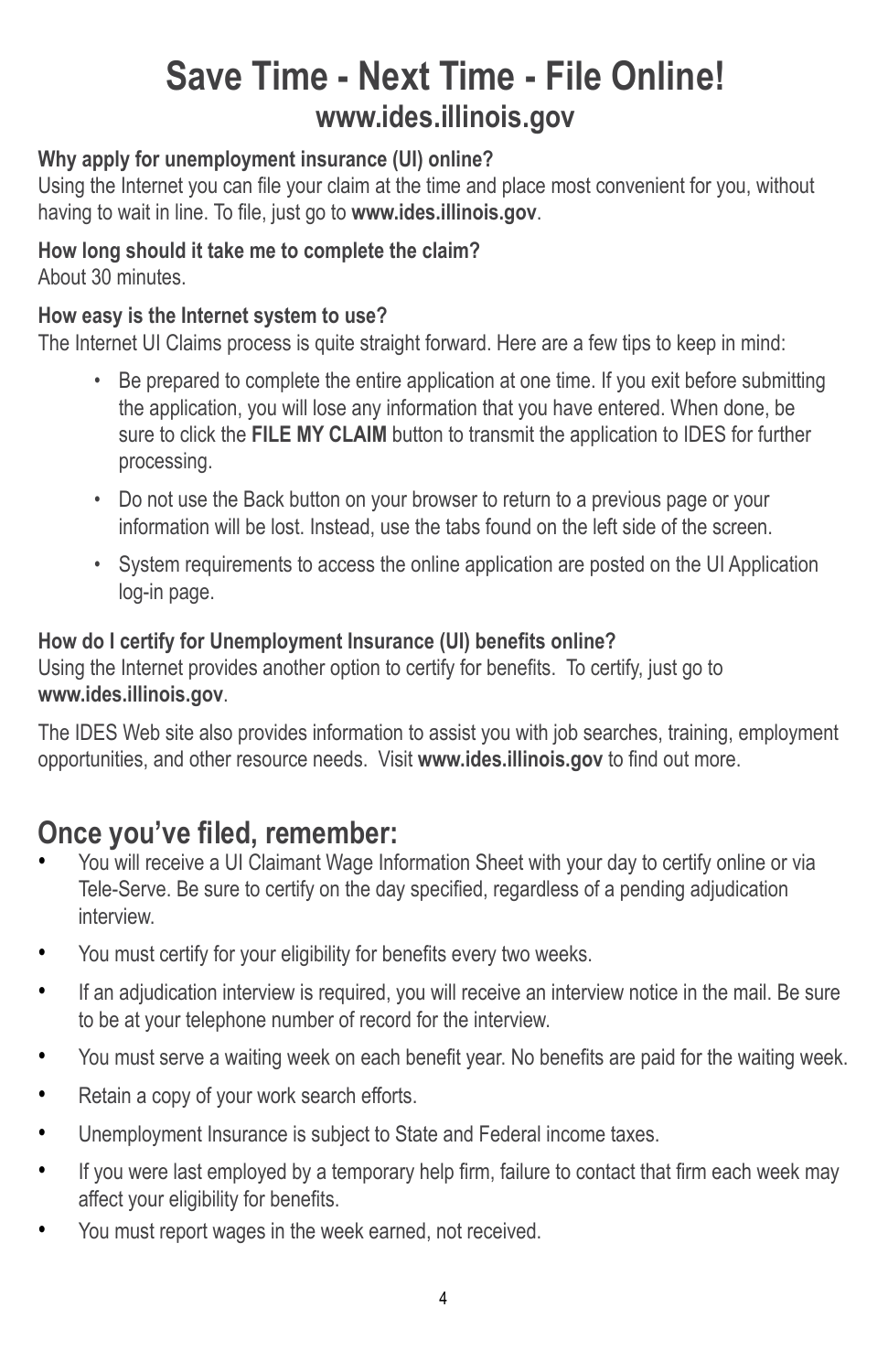# **Benefit Rights Information**

### **A Few Simple Guidelines to Avoid Claim Processing Delays**

- **Your claim information is confidential** under the law. We cannot give claim information to your spouse or other family members. However, pursuant to Section 1900 of the Unemployment Insurance Act, any information that you provide to the Department of Employment Security in connection with your claim may be shared with your former employers or their representatives.
- If notified to report to the office, you should **bring documents establishing your identity**. We will provide information on your claim only if you can sufficiently identify yourself. Also, bring the most recent notification received from IDES, as well as your current work-search list, in case there are questions regarding your compliance with work-search requirements.
- **You must serve a waiting week** on each benefit year. This is the first eligible week of your claim. **No benefits are paid for the waiting week**. To receive waiting week credit, you must file a claim for the week and be otherwise eligible for benefits for the week.
- **Unemployment Insurance is subject to State and Federal income taxes** (except the first \$2400 for 2009 only). You may voluntarily elect to have either or both State and Federal income taxes deducted and withheld from your benefit payments. Withholding is at pre-set levels only: 10% for Federal and 5% for State of Illinois.
- **If you were last employed by a temporary help firm**, failure to contact that firm each week may affect your eligibility for benefits.
- **Under Federal guidelines**, you may be identified as eligible for reemployment services offered by various state and local organizations. If you are referred by IDES to any of these reemployment services, you are **required to participate** in those services, or your benefits may be suspended.

### **Interview Process:**

• **It may be necessary for you to be interviewed regarding your eligibility for benefits**. In these cases, you will be informed on the day you file your claim of the date and time of the interview, or you will receive a notice by mail providing you with this information. **Most interviews will be conducted by telephone**. Failure to be available for the interview may affect your eligibility for benefits. **If you cannot be available at the date and time of the scheduled interview, it is your responsibility to contact your local office.** 

### **Certification Process:**

• **Internet and Tele-Serve filers should file on their assigned day or on open days**. There are two ways you can certify: over the telephone and on the IDES Web site at **www.ides.illinois.gov**. Late certifications will not be accepted. **Failure to certify on your assigned day could cause denial of benefits or a delay in processing your benefits.**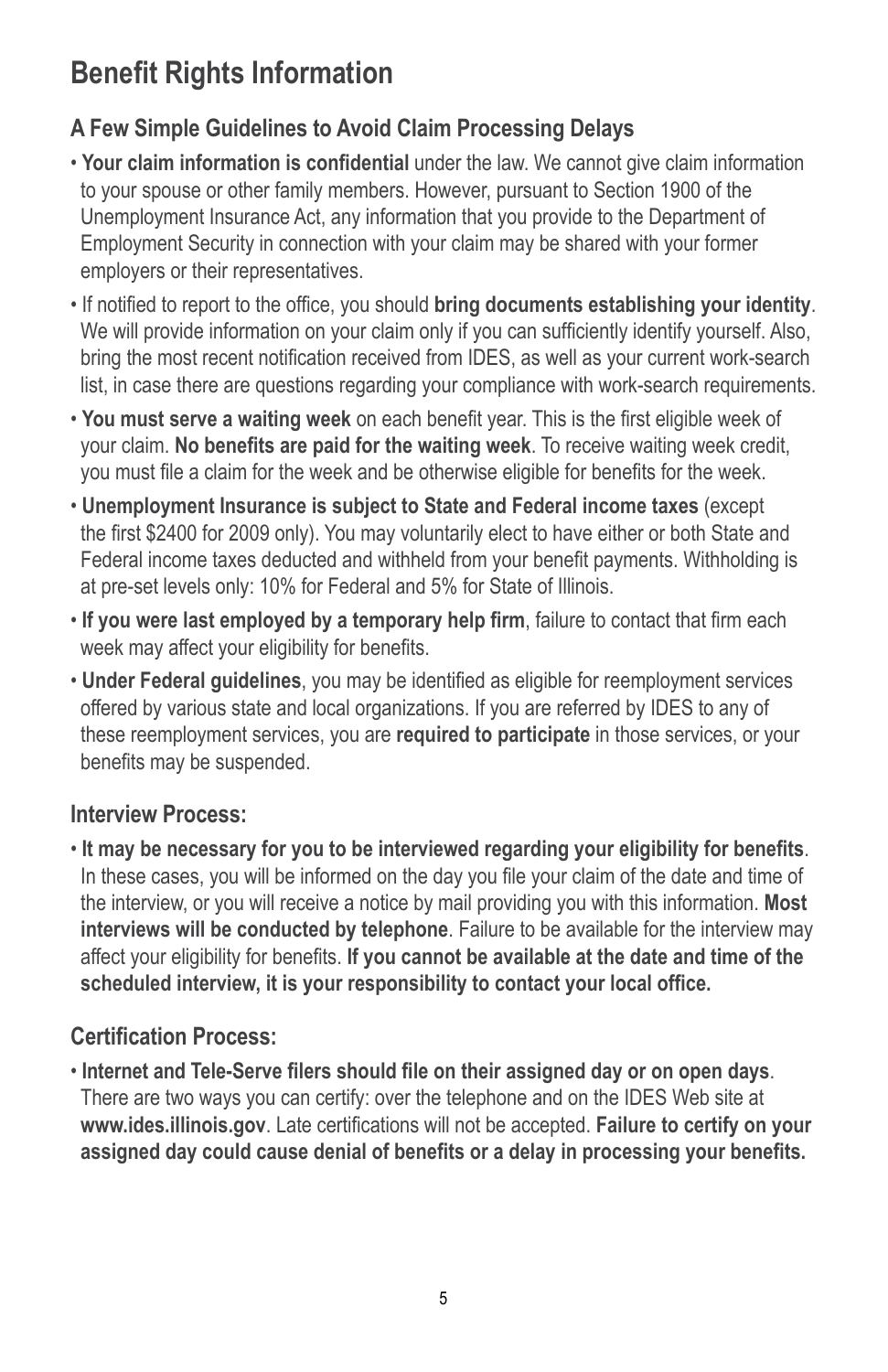Unless you have been otherwise instructed by IDES, you must be actively looking for work while receiving benefits. **You must maintain a record of your work search efforts on a weekly basis on the form provided by IDES**. The days that you look for work must occur during each of the weeks for which you claimed benefits. **It is your responsibility to provide your work search records upon request**. Failure to do so may result in a denial of benefits. If you are called to report to the IDES office, you will need this list. The law provides penalties for giving false answers to obtain benefits.

### **Important Notice: Keep Your Work Search Records**

- An initial determination that you were actively seeking work during a week for which you claimed benefits is subject to later reconsideration. (The determination may be reconsidered even though you have been paid benefits or have since returned to work.) To preserve evidence that you were actively seeking work, do not discard your written work search record for any week being claimed until one year has passed from the end of that week. Further, if there is an appeal pending regarding your active work search for a week, keep your written work search until there has been a final resolution of the matter.
- **Report your return to work to IDES immediately!** Employers are required to promptly report all new hires to this agency. These reports are used to identify individuals who are collecting Unemployment Insurance benefits after they have returned to work. Failure to report your return to work or all gross wages earned during weeks covered by your certification will result in an overpayment of benefits and possibly a determination of fraud. If fraud is determined, consequences could include the imposition of penalty weeks, and prosecution for State benefit fraud.
- **You must report all gross wages earned** during the weeks covered by the certification. These wages must be reported for the week in which they are earned, not the week in which you receive payment. If your gross wages in any week are less than your weekly benefit amount, you may still be eligible to receive part of your benefit payment.
- **You should receive your payment and/or other response within 10 working days** after filing your certification. Tele-Serve allows you to get information about your benefits whether you certify by Internet, mail or by phone. When calling for payment information, telephone filers should allow one business day after filing. You must allow time for processing and delivery. **Please call Tele-Serve before you contact your local office about your benefits**.
- **You have the right to appeal** any decision denying your benefits. If you have any questions about your appeal rights, contact your local IDES office. If you filed an appeal, **continue to file your certification** for your weeks of unemployment **even though you may not receive benefits until the appeal is decided.**
- **Keep in touch with the Employment Service**. We encourage you to visit your IDES office or use Illinois JobLink, our computerized job search system, to view job listings. On any given day, Illinois JobLink will contain thousands of jobs in Illinois and around the U.S., together with information on Federal civil service job opportunities. Log on at **www.IllinoisJobLink.com.**